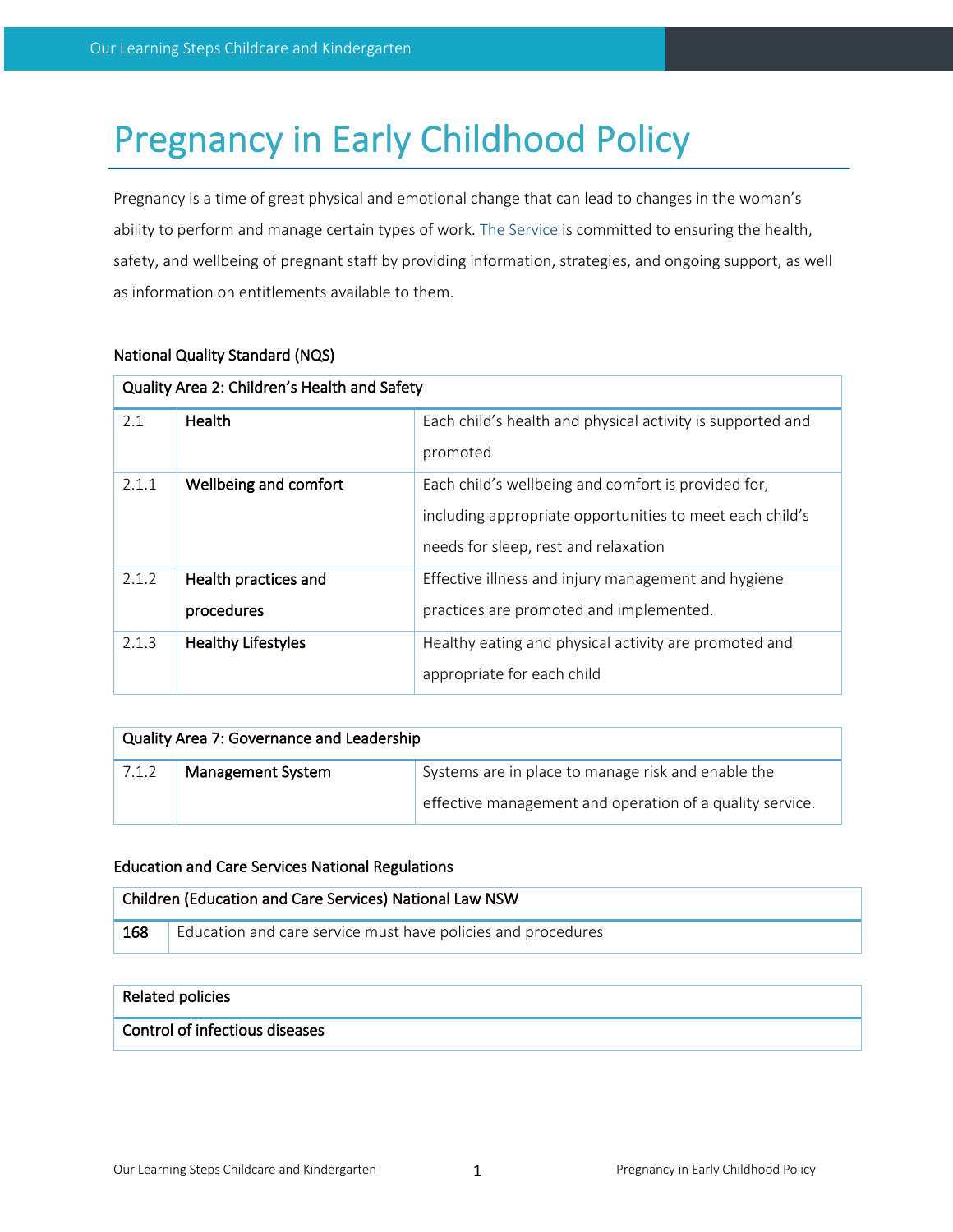#### PURPOSE

To ensure that pregnant employees are provided with the support and information needed, working in compliance with Regulations and Laws and Work Health and Safety.

## **SCOPE**

This policy applies to Staff and Management

## IMPLEMENTATION

As all pregnancies will vary, so will the needs of the individual. As appropriate, variations to duties will be negotiated, and equipment that supports the health, safety and wellbeing of pregnant workers will be provided.

# HEALTH & SAFETY

## Manual handling

During pregnancy there is more strain on your back due to the pregnancy hormones allowing ligaments and joints to loosen, and muscles to stretch. To avoid or minimise the risk of back pain and back injury the Service will ensure that pregnant employees are aware of the following strategies:

- Avoid bending over: Use your knees and hips to lower yourself to the children's level or when picking something up from a low level
- Try to maintain a correct posture as the growing uterus can frequently cause postural problems.
- Try not to stand in any one position for too long.
- Ensure you use correct lifting and carrying techniques.
- Ensure that furniture such as nappy change tables are at the correct height to avoid unnecessary bending
- Use stepladders and trolleys if required.
- Use adult-sized furniture, for example, adult-sized chairs rather than children's chairs.
- Ensure that heavy or awkward items are stored at an appropriate height and close to where they are needed.

Source: *The Pregnancy Centre* and *Child Australia.*

## Infectious Diseases and Immunisation

Due to constant close contact with children, early childhood workers may be at an increased risk of contracting some vaccine-preventable diseases. Authorities advise against pregnant women receiving live viral vaccines during pregnancy, or within 28 days prior to falling pregnant. Therefore, women of childbearing age should ensure that vaccinations are up to date. Common vaccine-preventable infections that may have an adverse effect on pregnancy include:

## Rubella (German measles)

The greatest risk to the unborn baby occurs in the first twenty weeks of pregnancy, with a higher risk if the mother contracts Rubella in the first ten weeks. Workers planning pregnancy should have a blood test to ascertain immunity, as the vaccination must be given one month before becoming pregnant.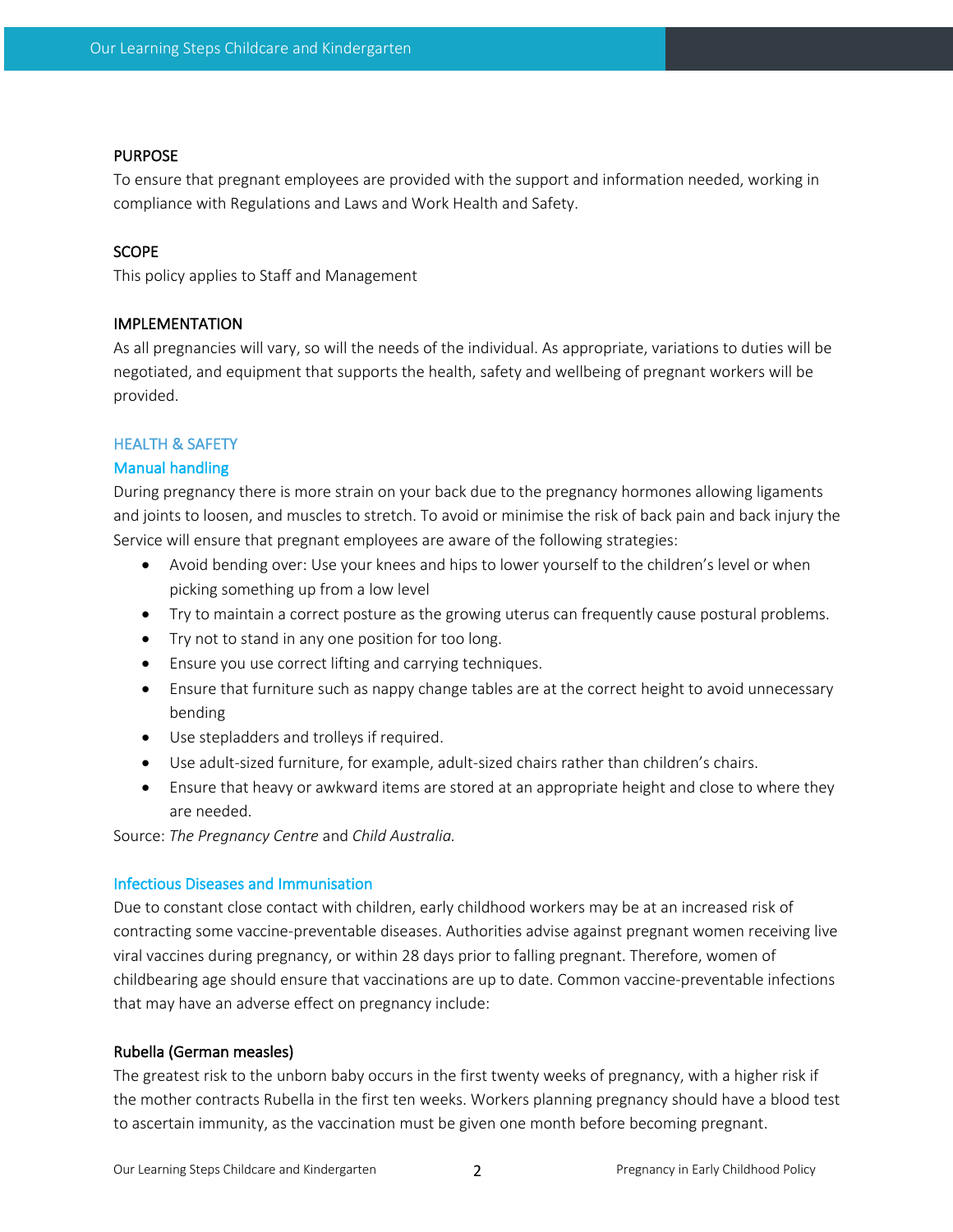#### **Measles**

This is a highly infectious viral disease that can cause serious complications to the unborn child. It spreads through direct and indirect contact from contaminated people or surfaces. It can also remain in the air for up to two hours after the infected person has left. Workers can minimise the risk of infection by paying particular attention to hand hygiene, and ensuring that workers and children use correct cough and sneeze hygiene practises. Workers must also ensure that cleaning practises are being conscientiously followed throughout the centre. This vaccination is not recommended during pregnancy: the nonimmune worker should ensure that the vaccination has been received one month before falling pregnant. *NOTE: The vaccination for Rubella and Measles is given together in the MMR vaccination (Measles, mumps, and rubella).*

## Varicella (Chickenpox)

If exposed to varicella during the first three months of pregnancy the worker must seek medical advice. A blood test will reveal the mother's immune status. This vaccination is not recommended during pregnancy: the non-immune worker should ensure that the vaccination has been received one month before falling pregnant.

#### Hepatitis B

Hepatitis B is transmitted through blood and other bodily secretions. Adult vaccinations are available but should not be received during pregnancy. However all babies born in Victoria receive the Hepatitis B vaccination at birth. Workers must ensure that policies are followed for managing exposure to blood and bodily fluids, including ensuring that children's wounds are covered appropriately.

#### Influenza

Influenza vaccinations are recommended for pregnant women and can be safely given at any stage of the pregnancy.

#### Pertussis (Whooping cough)

Pertussis can be a life-threatening disease for the newborn. It is recommended that the pregnant worker receive a pertussis vaccination in the third trimester of pregnancy as evidence indicates this is more beneficial to the newborn than receiving the vaccination prior to pregnancy.

Pregnant workers must also be aware of infections for which there are no vaccinations and take the necessary precautions. These infections include:

#### Cytomegalovirus (CMV)

CMV is spread through infected saliva and urine. Pregnant workers should therefore pay particular attention to hand hygiene, especially after changing nappies, assisting with toileting, or feeding infants where there is a high risk of coming into contact with body secretions. Alternatively, workers may be relocated to an age group where she is less likely to be required to perform these tasks.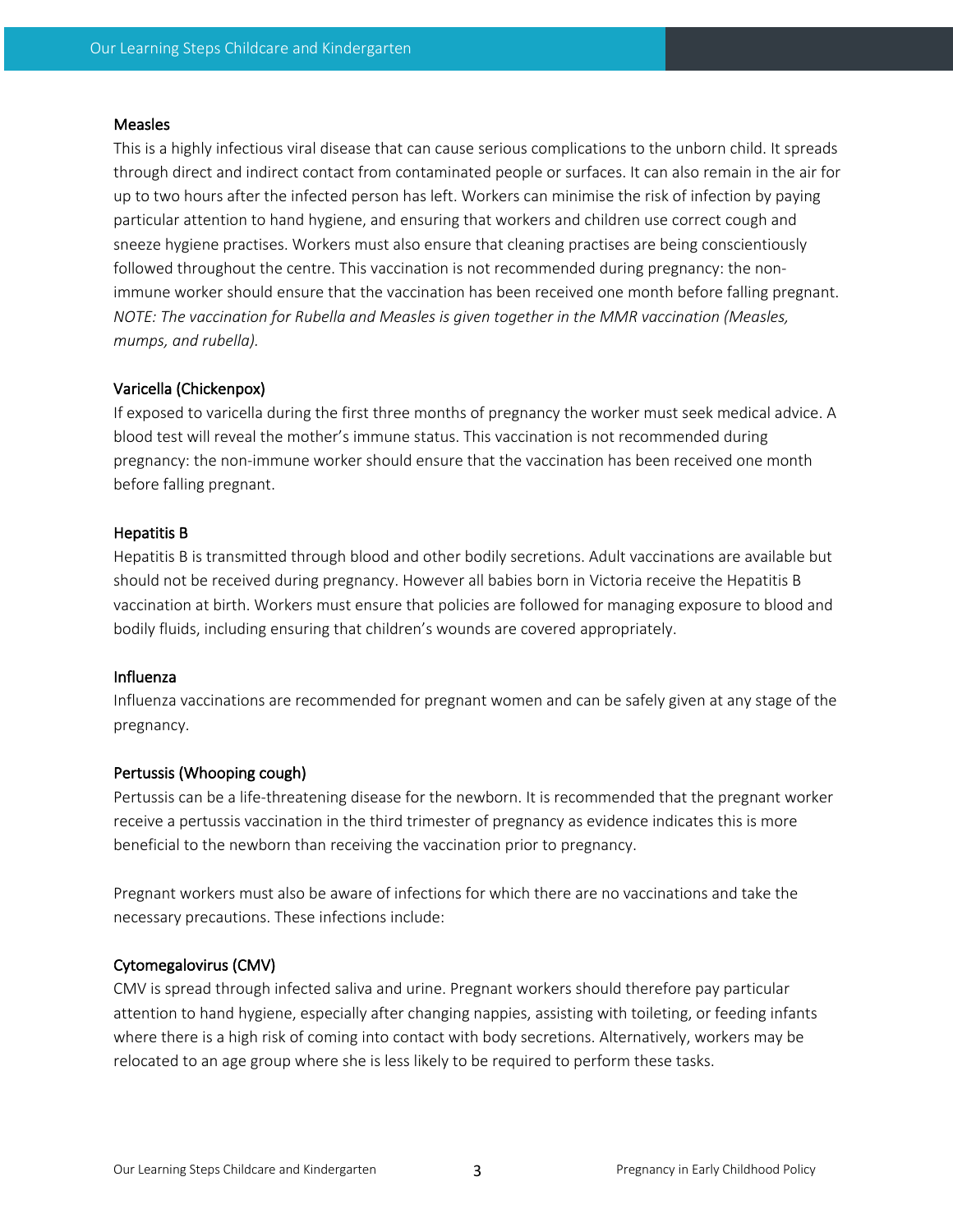#### Hand, foot and mouth disease

Although the risk is minimal, workers who acquire this disease in late pregnancy can pass it to the unborn child. The worker should therefore pay particular attention to hand hygiene at all times.

#### Human parvovirus B19 (erythema infectiosum, fifth disease)

This virus can be transmitted to the unborn baby. The worker should therefore pay particular attention to hand hygiene at all times.

#### Listeriosis

Listeriosis is a bacterial infection that can be avoided by ensuring that raw or partially cooked foods are avoided during pregnancy, and thoroughly washing all fruit and vegetables in clean running water.

#### Toxoplasmosis

This disease is caused by a parasite that can be found in raw fruit and vegetables, and spread by animals such as cats and birds. During pregnancy the parasite can pass through the placenta to the developing baby. A blood test can reveal if the mother is immune. The worker should pay attention to hand hygiene, avoid cleaning the sand pit (where there may be cat faeces) or bird cages, and should wash and peel fruit and vegetables.

#### HIV (human immunodeficiency virus), AIDS (acquired immunodeficiency syndrome)

HIV is a virus that can lead to AIDS. Like Hepatitis B, these viruses are transmitted through blood and other bodily secretions. Workers must ensure that policies are followed for managing exposure to blood and bodily fluids, including ensuring that children's wounds are covered appropriately.

Source: *Staying healthy in childcare* (5th ed.), *The Australian immunisation handbook*, and NSW Health *Having a baby*.

#### The Approved Provider and Nominated Supervisor will:

- Ensure that the health and safety needs of pregnant workers are considered and act in a flexible manner as far as is reasonably practicable.
- Ensure that all workers are familiar with recommended vaccinations for early childhood workers in accordance with *The Australian immunisation handbook*.
- Recommend to all staff that they consult their doctor to seek advice on immunisation prior to planning a pregnancy.
- Encourage all staff to undergo blood tests to ascertain immunity status to common childhood infections, and take the appropriate action dependent upon results.
- Alert all staff and families if a child or staff member contracts an infectious disease.
- Ensure that all staff members are practising effective hand hygiene at all times.
- Ensure that all staff members are familiar with infection control policies and procedures and actively adhering to these at all times.
- Put systems into place to address increased risk due to having a pregnant worker in the workplace.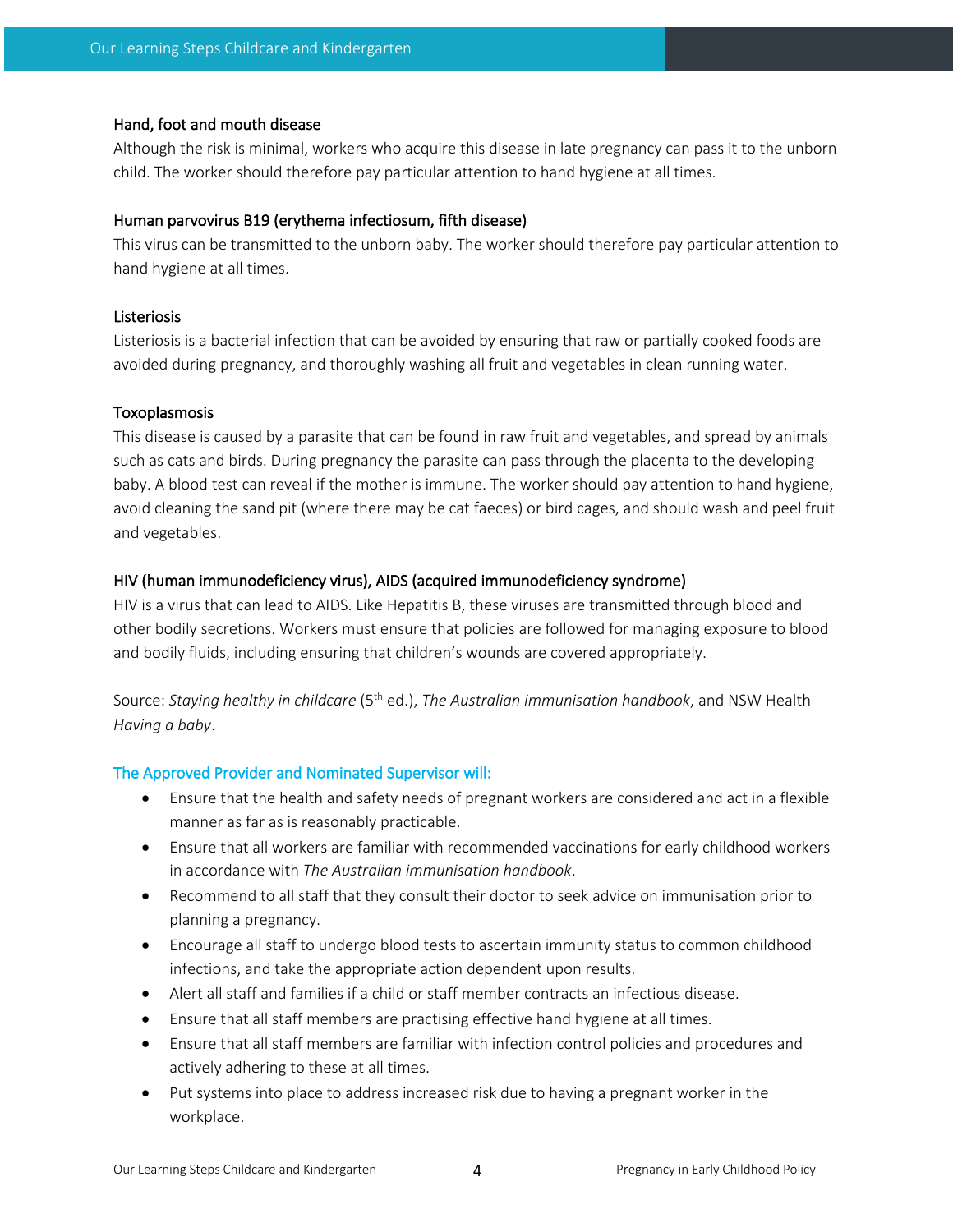- Consult with the pregnant worker to examine how the work can be modified to eliminate or minimise risks.
- Negotiate with the pregnant worker to ensure a safe environment. For example, the pregnant worker may be temporarily place in a room with older children to minimise the requirement to do nappy changes and assist with nose wiping.
- Provide information to the worker's doctor as requested in regard to normal duties performed on a day-to-day basis.
- Meet anti-discrimination law obligations by ensuring pregnant workers are not subjected to negative comments or remarks about their pregnancy.

## The Employee will:

- Maintain immunisation records
- Consult with their doctor if planning a pregnancy to establish their immunity status for common childhood infections, and receive vaccinations as required.
- Be familiar with, and adhere to policies and procedures pertaining to infection control and had hygiene.
- Consult with their doctor should there be an outbreak of an infectious disease in the centre that they are not immune to, in regard to whether they should continue to attend work.
- Immediately advise the Approved Provider and/or Nominated Supervisor if they believe there is a hazard or potential risk to the pregnancy in the workplace.
- Notify the Approved Provider and/or Nominated Supervisor of the pregnancy if health and safety issues that may affect the pregnancy are experienced or may be foreseen.

## PREGNANT EMPLOYEE ENTITLEMENTS

Under the Fair Work Act and Anti-discrimination laws, pregnant employees are entitled to certain leave entitlements. The Service will at all times act to ensure that entitlements are made available to pregnant employees in accordance with these laws.

While employees are not required to notify their employer that they are pregnant, in some high-risk occupations such as early childhood education and care, it may be advisable to notify the employer as soon as possible. Employees will also need to notify their employer in order to access certain entitlements (Source: Australian Human Rights Commission, 2015).

The below table sets out when employers must be notified of a pregnant employee's intention to take, shorten, and/or extend unpaid parental leave under the Fair Work Act.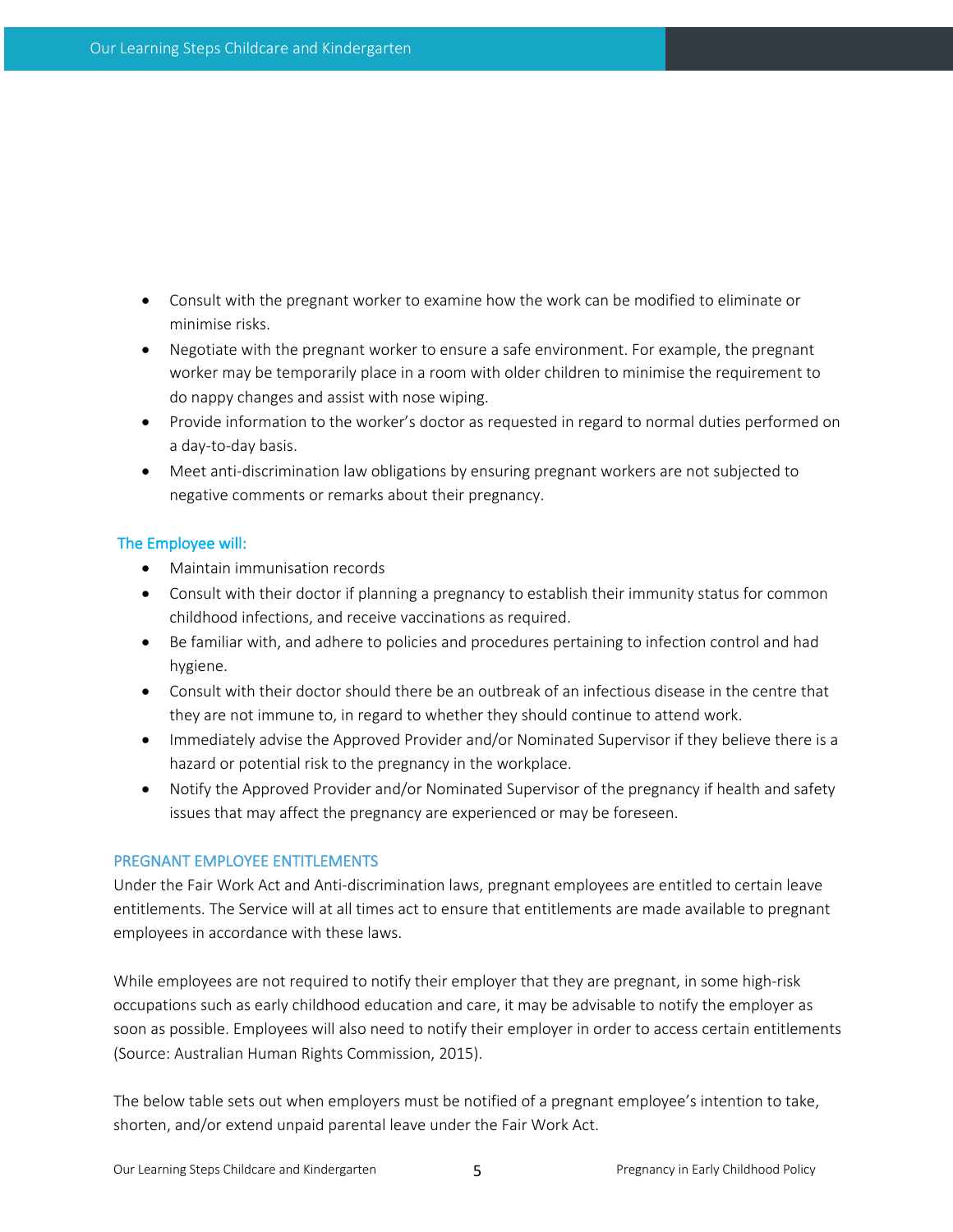| Action                         | Notice period                                                          |
|--------------------------------|------------------------------------------------------------------------|
| Telling your employer of your  | At least 10 weeks before you wish to commence unpaid parental          |
| intention to take unpaid       | leave (or as soon as practicable). This must be in writing and you     |
| parental leave under the Fair  | must specify the intended start and end dates.                         |
| Work Act                       |                                                                        |
| Confirming the start and end   | At least 4 weeks before you start unpaid parental leave unless this is |
| dates of your unpaid parental  | not practicable (e.g. the child is born prematurely).                  |
| leave or advising your         | This must be in writing.                                               |
| employer of any changes        |                                                                        |
| When can you stop working      | The leave may start up to 6 weeks before the expected birth of the     |
| and start your unpaid parental | child but can start earlier if you and your employee agree. If you     |
| leave?                         | continue working during the 6 week period before the birth of the      |
|                                | child your employer may request that you provide certain medical       |
|                                | evidence that states you are fit to work and may require you to take   |
|                                | unpaid parental leave if you cannot provide that evidence.             |
| Shortening your original       | The original leave period can generally only be shortened by           |
| period of unpaid leave (e.g.   | agreement with your employer.                                          |
| from 12 months to 9 months)    |                                                                        |
| Telling your employer that you | At least 4 weeks before your expected date of return. This must be     |
| are extending your initial     | in writing. This is a right under the Fair Work Act and cannot be      |
| period of unpaid parental      | refused by your employer.                                              |
| leave (e.g. from 9 months to   |                                                                        |
| 12 months)                     |                                                                        |
| Requesting an extension to     | At least 4 weeks before the end of the initial 12 month unpaid         |
| unpaid parental leave beyond   | parental leave period. This request must be in writing.                |
| the initial 12 months (e.g. 12 | Your employer must respond to this request within 21 days.             |
| months to 18 months)           |                                                                        |

*Excerpt from* Australian Human Rights Commission, 2015. *Supporting working parents: Employee guide.*

# Approved Provider and Nominated Supervisor will:

- Maintain current information regarding their legal responsibilities to pregnant employees.
- Ensure that all pregnant employees are notified of their legal right to parental leave and all entitlements when the pregnancy is disclosed.
- Not ask if an employee is pregnant unless there are genuine health and safety concerns.
- Respect a pregnant employee's right to confidentiality regarding their pregnancy and when this information should be disclosed to colleagues.

# Educators will:

- Disclose the pregnancy in a timely manner to ensure that the employer can support her health, safety and well being in the workplace.
- Provide the required notice of intended leave in writing to the Approved Provider and/or Nominated Supervisor.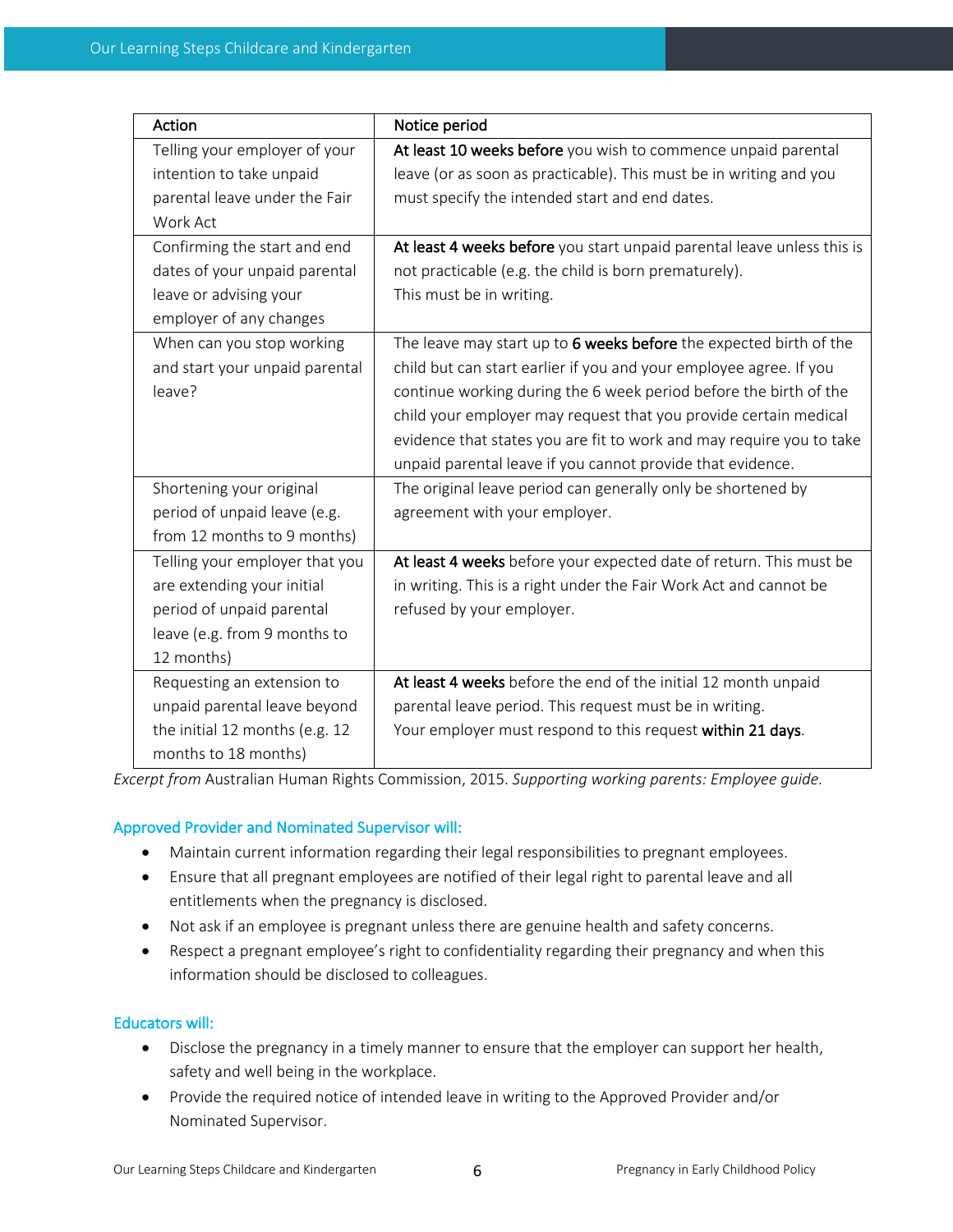• Provide medical evidence from doctors and/or specialists as required to the Approved Provider and/or Nominated Supervisor in a timely manner.

## Special Maternity Leave

A pregnant employee who is eligible for unpaid parental leave can take unpaid special maternity leave if:

- She has a pregnancy-related illness or
- Her pregnancy ends after 12 weeks because of a miscarriage, termination or stillbirth.
- If an employee takes special maternity leave because of a pregnancy-related illness, the leave will end when the pregnancy or illness ends, whichever is earlier. If she takes leave because of a miscarriage, termination or stillbirth it can continue until she is fit for work.
- Special maternity leave won't reduce the amount of unpaid parental leave that an employee can take.

Excerpt from the Australian Government Fair Work Ombudsman (2017) *Pregnant employee entitlements*

# Employee Responsibilities:

- To apply for special maternity leave, the employee must provide evidence that:
	- o She is able to work but cannot do her normal job (including why their normal job is not safe)
	- o How long she should not work in her normal job. This can be a medical certificate from a registered doctor.

## Returning to work after Maternity Leave

Employees who are entitled to unpaid parental leave under the Fair Work Act have the right to return to their pre-parental position at the end of the leave (the 'Return to work guarantee').

# Approved Provider and Nominated Supervisor will:

- When replacing employees on parental leave, during the hiring process, replacement employees must be notified by the employer that:
	- (a) The role is temporary;
	- (b) The employee on leave has a right to their pre-parental leave job back when they return to work; and
	- (c) The employee and the employer may have a right to cancel or end the leave early in certain circumstances (e.g. stillbirth or infant death).

(*Excerpt from* Australian Human Rights Commission, 2015. *Supporting working parents: Employee guide.)*

- Maintain contact with the employee on parental leave and negotiate a return date at the appropriate time.
- Provide the employee with the same job they had prior to leave, or an available position for which she is qualified and suited, and that is closest in pay and status to the pre-parental leave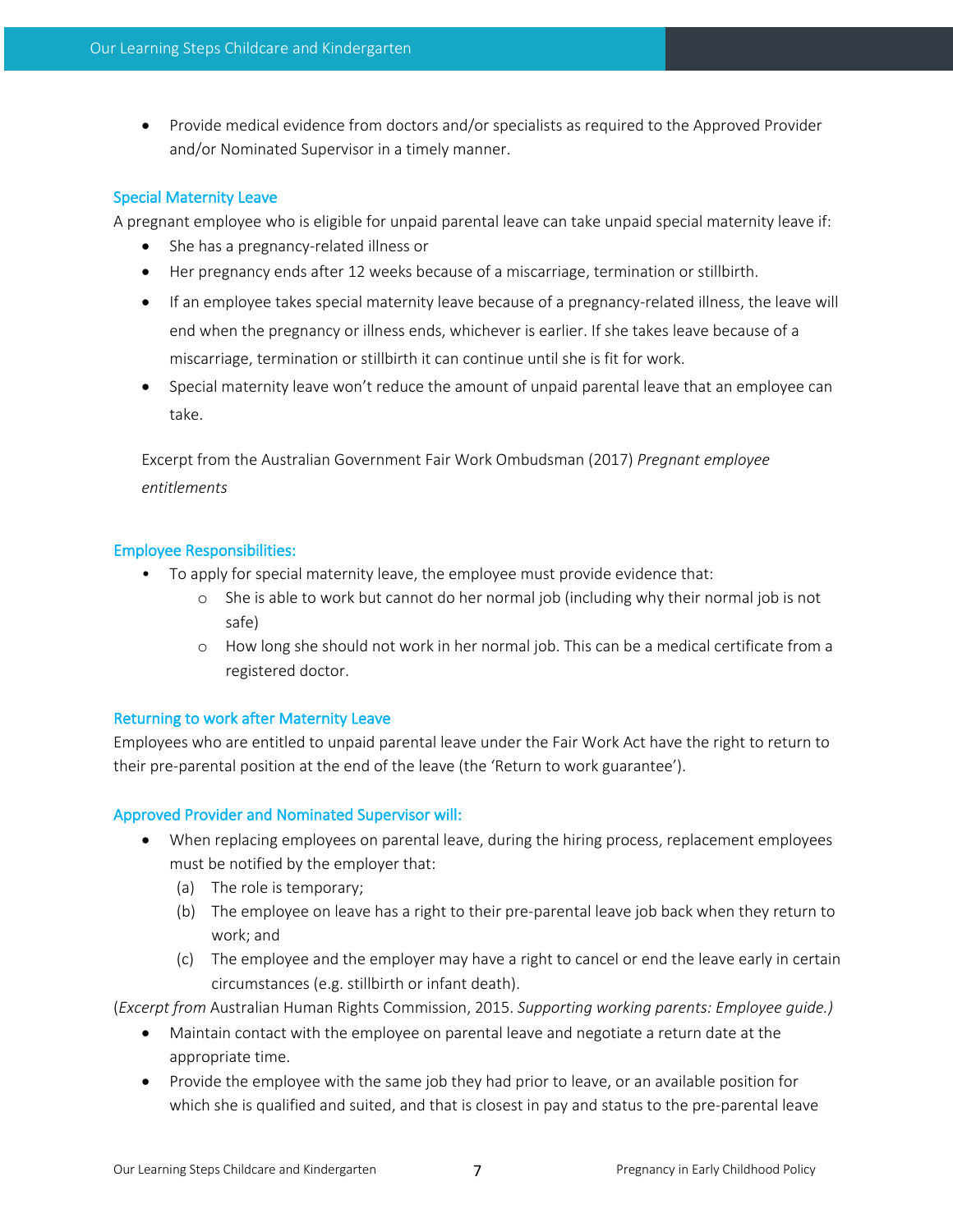position (*Source:* Australian Human Rights Commission, 2015. *Supporting working parents: Employee guide.)*

• Consider any requests from the employee for a variation and/or flexibility in hours on their return to work.

#### Employees returning to work after parental leave will:

• Maintain contact with the Approved Provider and/or Nominated Supervisor and negotiate a return date at the appropriate time.

#### Source

- Australian Children's Education & Care Quality Authority.
- Guide to the Education and Care Services National Law and the Education and Care Services National Regulations
- ECA Code of Ethics
- Guide to the National Quality Standard
- NSW Department of Community Services
- Work Cover Authority NSW
- Revised National Quality Standard
- Fair Work Ombudsman: http://www.fairwork.gov.au
- Fair Work Commission: https://www.fwc.gov.au
- Fair Work Act 2009
- Australian Human Rights Commission: https://www.humanrights.gov.au
- Australian Human Rights Commission. *Supporting Working Parents.*

https://supportingworkingparents.humanrights.gov.au/employees/working-while-pregnant-orpotentially-pregnant

- The Pregnancy Centre (2016). http://www.thepregnancycentre.com.au/pregnancy/wellbeing/taking-care-of-your-back
- Australian Government Department of Health. (2017). *The Australian Immunisation Handbook*  $(10^{th}$  ed.).

http://www.immunise.health.gov.au/internet/immunise/publishing.nsf/Content/Handbook10 home

• Child Australia. (2012). *Work, health and safety in education and care services.* http://www.ecrh.edu.au/docs/default-source/resources/ipsp/work-health-and-safety-ineducation-and-care-services.pdf?sfvrsn=8